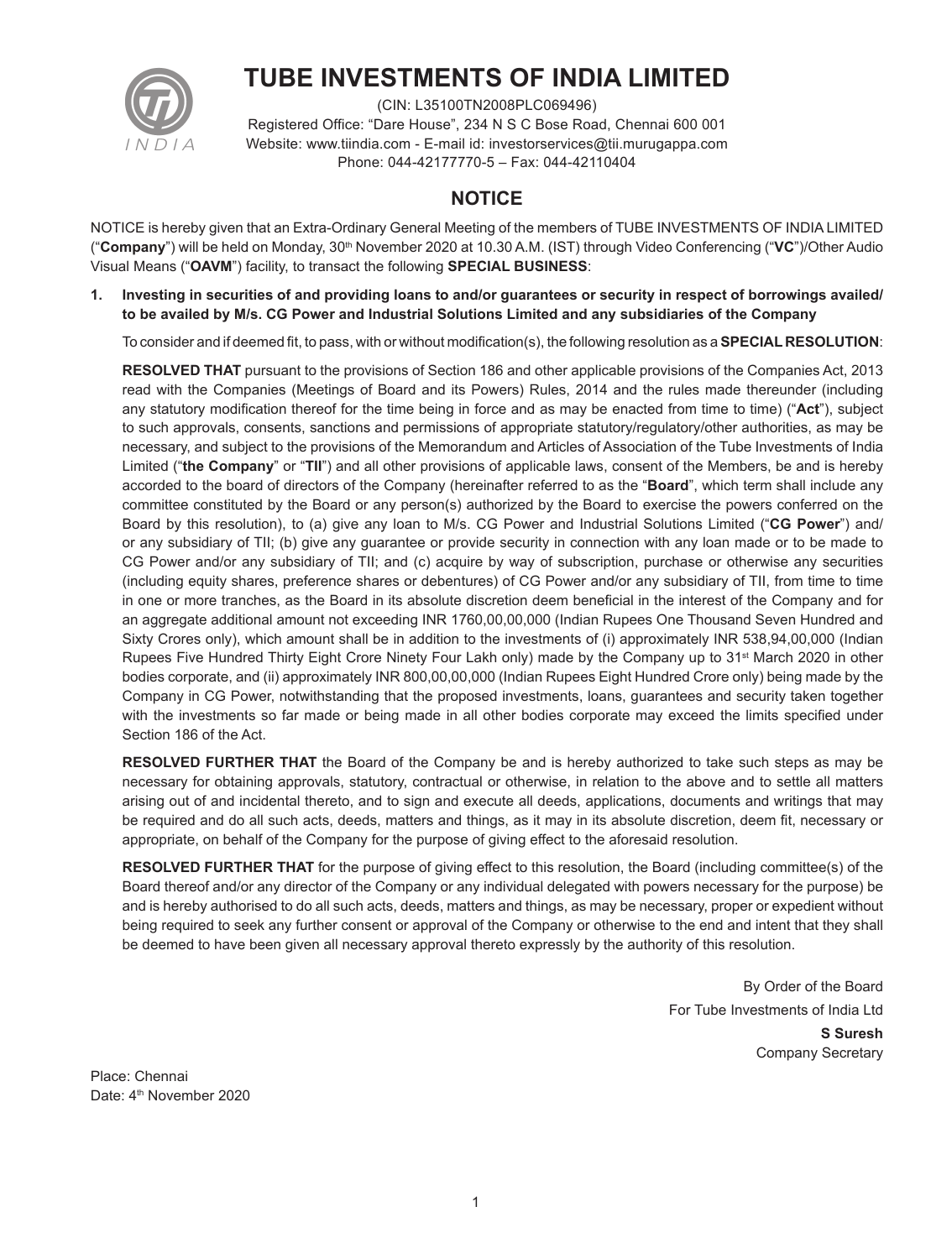## **NOTES:**

#### *(a) Convening of Extra-ordinary General Meeting through Video Conferencing / other Audio Visual Means facility:*

 In view of the outbreak of the COVID-19 pandemic, social distancing norm to be followed and the continuing restriction on movement of persons at several places in the country and pursuant to General Circular Nos. 14/2020, 17/2020, 22/2020 and 33/2020 dated 8<sup>th</sup> April 2020, 13th April 2020, 15<sup>th</sup> June 2020 and 28th September 2020 respectively, issued by the Ministry of Corporate Affairs (hereinafter collectively referred as "**MCA Circulars**") and Circular No. SEBI/HO/CFD/CMD1/CIR/P/2020/79 dated 12th May 2020 issued by the Securities and Exchange Board of India ("**SEBI Circular**") and in compliance with the provisions of the Companies Act, 2013 ("**Act**'') and the SEBI (Listing Obligations and Disclosure Requirements) Regulations, 2015 ("**Listing Regulations**"), the Extraordinary General Meeting ("**e-EGM**" or "**EGM**" or "**Meeting**") of the Company convened is being conducted through Video Conferencing ("**VC**")/other Audio Visual Means ("**OAVM**") facility, which does not require physical presence of the members of the Company ("**Members**") at a common venue. Hence, the Members are requested to attend and participate at the ensuing e-EGM through VC/OAVM facility being provided by the Company through National Securities Depository Limited ("**NSDL**").

The deemed venue for the e-EGM shall be the registered office of the Company.

## *(b) Quorum:*

 The Members can join the e-EGM in the VC/OAVM mode 30 (thirty) minutes before the scheduled time of the commencement of the e-EGM. The Company may close the window for joining the VC/OAVM facility 15 (fifteen) minutes after the scheduled time to start the e-EGM. The facility of participation at the e-EGM through VC/OAVM will be made available for 1,000 (one thousand) Members on first-come-first-served basis. This will not include large shareholders (shareholders holding 2% (two per cent) or more shareholding), promoters, institutional investors, Directors, key managerial personnel, the chairpersons of the audit committee, nomination and remuneration committee and stakeholders' relationship committee and auditors of the Company, who are allowed to attend the e-EGM without restriction on account of first-come-first served basis.

 The attendance of the Members attending the e-EGM through VC/OAVM will be counted for the purpose of reckoning the quorum under Section 103 of the Act.

# *(c) Proxy(ies):*

 Pursuant to the provisions of the Act, a Member entitled to attend and vote at the e-EGM is entitled to appoint a proxy to attend and vote on his/her behalf and the proxy need not be a Member. Since this e-EGM is being held pursuant to the MCA Circulars through VC/OAVM facility, physical attendance of Members has been dispensed with. Accordingly, the facility for appointment of proxies by the Members will not be available for the e-EGM and hence the proxy form and attendance slip are not annexed to this Notice.

#### *(d) Explanatory Statement:*

 An explanatory statement as per Section 102 of the Act in respect of the business under Item No.1 of this Notice, proposed to be transacted at the e-EGM, is annexed to this Notice. The board of directors of the Company, at its meeting held on 4th November 2020, has decided that the special business set out under Item No.1, being considered unavoidable, be transacted at the e-EGM of the Company.

#### *(e) Corporate Representations:*

 Pursuant to the provisions of Section 113 of the Act, body corporate Members who intend their authorised representative(s) to attend the e-EGM are requested to send, to the Company, a certified copy of the resolution of its board of directors or other governing body, authorizing such representative(s) along with the respective specimen signature(s) of those representative(s) authorised to attend the e-EGM through VC/OAVM facility and participate thereat and cast their votes through e-voting. The said resolution/authorization shall be sent to the scrutinizer by e-mail through its registered email address to rsaevoting@gmail.com with a copy marked to evoting@nsdl.co.in.

#### *(f) Queries:*

 Members who would like to express their views/have questions may send their questions in advance mentioning their name, demat account number/folio number, email id, mobile number at investorservices@tii.murugappa.com. Questions/ queries received by the Company till 5 p.m. (IST) on 26<sup>th</sup> November 2020 shall only be considered and responded during the e-EGM.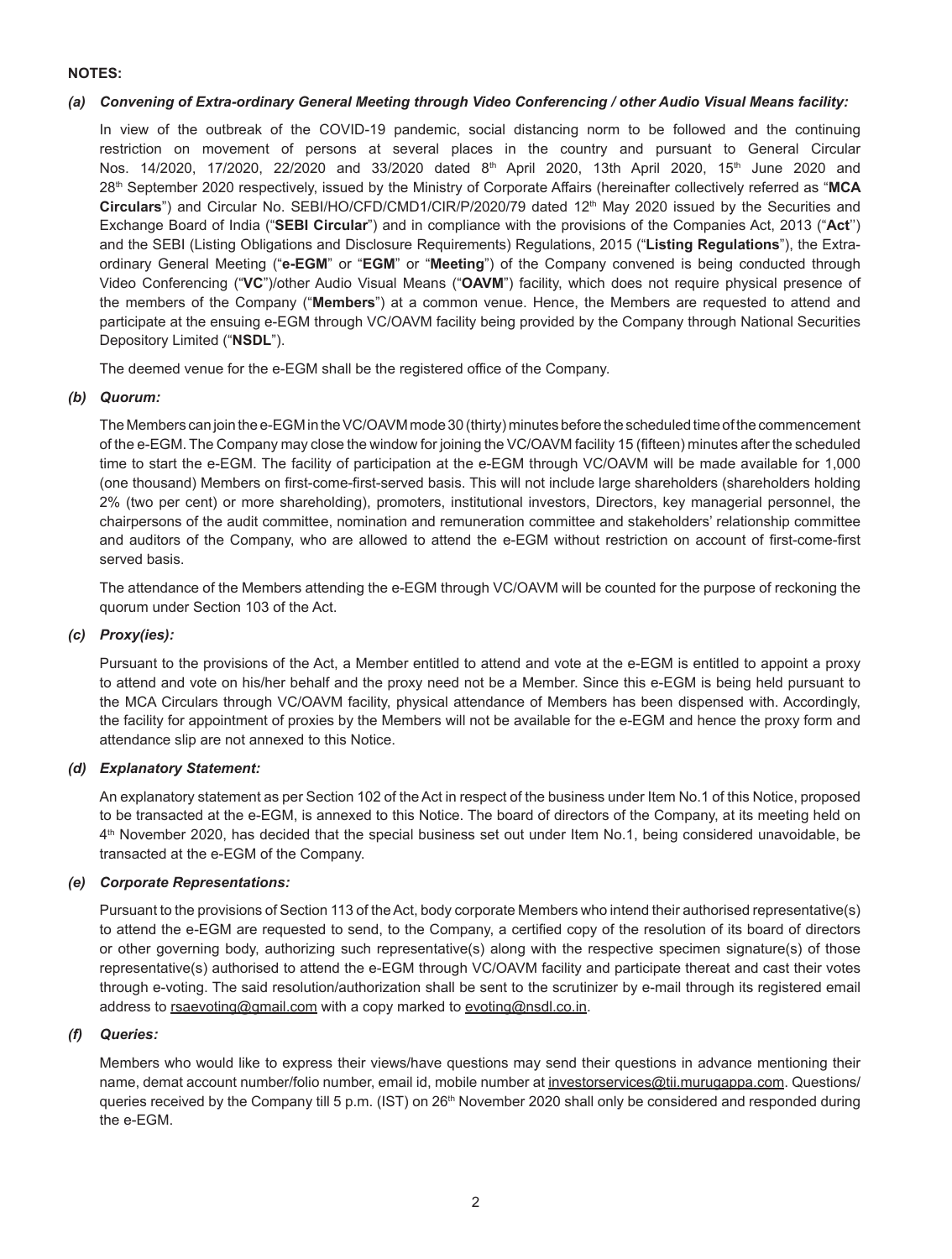Members who would like to express their views or ask questions during the EGM may register themselves as a Speaker by sending an email to investorservices@tii.murugappa.com any time before 5.00 p.m. (IST) on 26<sup>th</sup> November 2020, mentioning their name, demat account number/folio number, email id and mobile number. Those Members who have registered themselves as a speaker will only be allowed to express their views/ask questions during the meeting.

 The Company reserves the right to restrict the number of questions and number of speakers, as appropriate for smooth conduct of the EGM, depending on availability of time.

 The queries may be raised precisely and in brief to enable the Company to answer the same suitably depending on the availability of time at the EGM.

#### *(g) Dispatch of Notice through electronic means and inspection of documents:*

 In terms of Sections 101 and 136 of the Act, read with the rules made thereunder, the listed companies may send the notice of EGM by electronic mode. Pursuant to the said provisions of the Act read with MCA Circulars, SEBI Circular, electronic copy of the Notice of the e-EGM of the Company is being sent to all the Members whose e-mail address are registered with the Company/RTA (defined below)/depository participant(s).

 The Members may also note that the Notice of the e-EGM will also be available on the Company's website www.tiindia.com and on the website of Stock Exchanges (where the shares of the Company are listed i.e. BSE Limited www.bseindia.com and National Stock Exchange of India Limited www.nseindia.com and also on the website of NSDL for download. Members may note that relevant documents referred in the Notice shall be made available in accordance with applicable statutory requirement based on request received by the Company for inspection at investorservices@tii.murugappa.com

 For Members who have not received the Notice due to change/non-registration of their e-mail address with the Company/ RTA (*defined below*)/depository participants, they may request, for the Notice, by sending an email at evoting@nsdl.co.in. Post receipt of such request and verification of records of the Members, the Members would be provided soft copy of the Notice. It is clarified that for registration of email address, the shareholders are however requested to follow due procedure for registering their email address with the Company/ RTA (*defined below*) in respect of physical holdings and with the depository participants in respect of electronic holdings. Those Members who have already registered their email addresses are requested to keep their email addresses validated with their depository participants/RTA(*defined below*)/Company to enable servicing of notices/documents/annual reports electronically to their email address.

 The Members who have not received any communication regarding this e-EGM for any reason whatsoever, and are eligible for vote are also entitled to vote and may obtain the User ID and password or instructions for remote e-voting by contacting NSDL between 09:00 a.m. IST to 05:00 p.m. IST on all working days, except Saturday and Sunday at evoting@nsdl.co.in

 Any person becoming a Member after the dispatch of Notice of the EGM and holding shares as on the cut-off date i.e. 23<sup>rd</sup> November 2020 may obtain the User ID and password by referring to the e-voting instructions attached to this Notice and also available on the Company's website www.tiindia.com and the website of NSDL viz., www.evoting.nsdl.com. Alternatively, Member may send request providing the email address, DP ID / Client ID, mobile number, number of shares held and self-attested PAN copy via email to evoting@nsdl.co.in for obtaining the Notice of EGM.

#### *(h) Scrutinizer:*

The Board of Directors, at its meeting held on  $4<sup>th</sup>$  November 2020, has appointed Mr. R Sridharan (FCS 4775) of M/s. R Sridharan & Associates, Practising Company Secretaries (C.P. No. 3239), as the "**Scrutinizer**" to scrutinize the remote e-voting and e-voting at the EGM in a fair and transparent manner.

 The Scrutinizer will submit his report to the Chairman of the Company after completion of the scrutiny of the remote e-voting and e-voting at the e-EGM. The results will be announced by the Chairman of the Company or any director of the Company as may be authorised by the Chairman of the Company within 48 (forty eight) hours from the conclusion of the EGM and will be posted on the Company's website viz. www.tiindia.com and will also be posted on the website of National Securities Depository Limited ("**NSDL**") at www.evoting.nsdl.com. The results shall also be intimated to the Stock Exchanges where the securities of the Company are listed.

#### *(i) Electronic voting:*

 In compliance with provisions of Sections 108 of the Act read with Rule 20 of the Companies (Management and Administration) Rules, 2014 ("**Rules**"), Regulation 44 of the Listing Regulations and Secretarial Standard – 2, the Company is providing remote e-voting facility to enable Members to cast their votes electronically on the matters included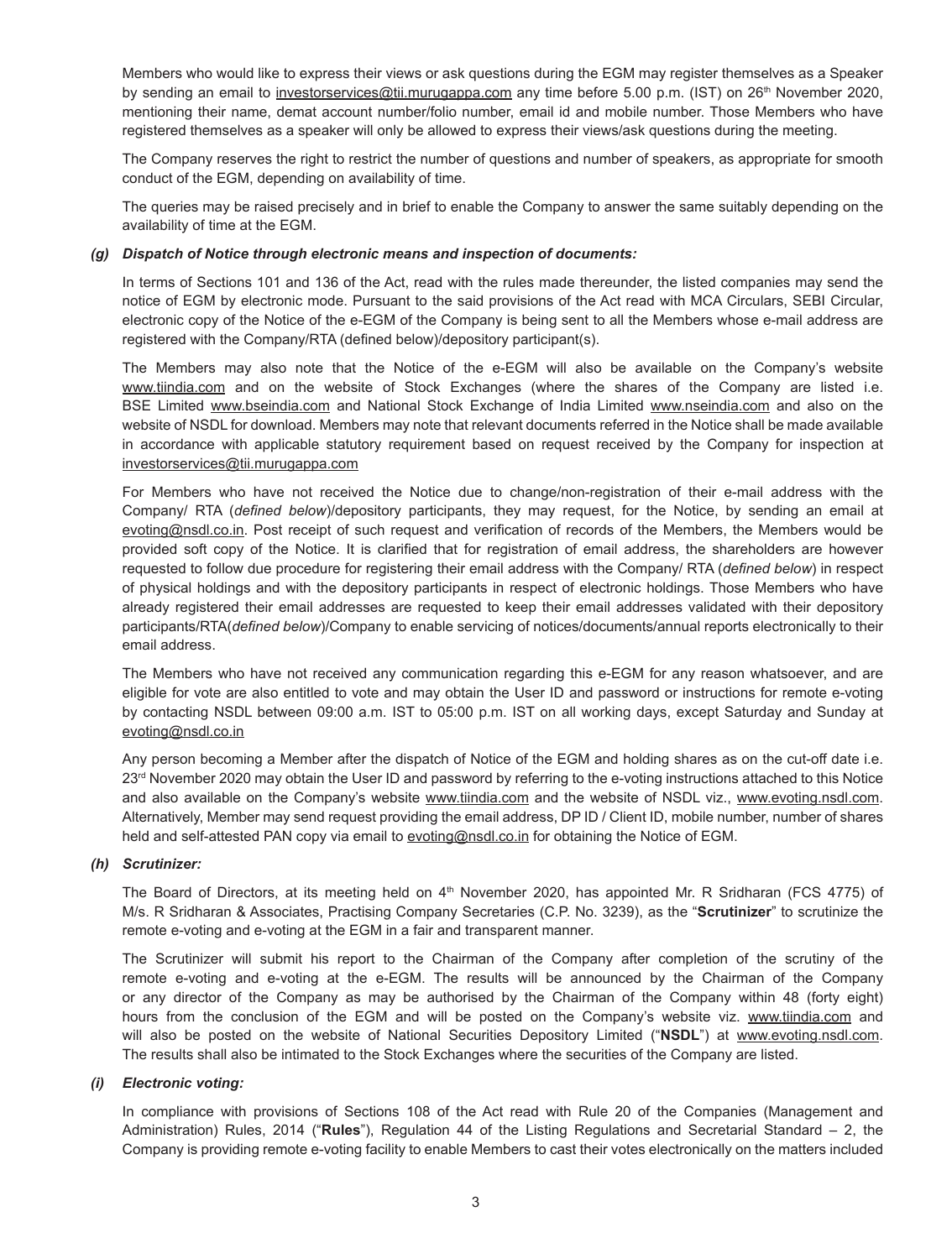in this Notice. For this purpose, the Company has engaged the services of NSDL to provide e-voting facility to enable the Members to cast their votes electronically. The facility of casting votes by a Member using remote e-voting system as well as e-voting at the e-EGM will be provided by NSDL. Members are requested to follow the procedure as stated in the instructions of this Notice for casting of votes electronically.

 The cut-off date for determining the Members eligible to vote on resolution proposed to be considered at the meeting is Monday, 23<sup>rd</sup> November 2020. The remote e-voting period will commence on Friday, 27<sup>th</sup> November 2020 at 9:00 a.m. (IST) and end on Sunday, 29<sup>th</sup> November 2020 at 5:00 p.m. (IST). The remote e-voting will not be allowed beyond the aforesaid date and time. The remote e-voting module shall be disabled thereafter.

The resolution will be deemed to have been passed on the date of the meeting, if approved by the requisite majority.

 Only those Members whose names are appearing on the 'Register of Members'/'List of Beneficial Owners' of the Company as on the cut-off date, shall be entitled to cast their vote through remote e-voting or voting through VC/OAVM at the e-EGM, as the case may be. A person who is not a Member on the cut-off date should treat this notice for information purpose only.

 The Members who have cast their vote by remote e-voting prior to the EGM may also attend and participate in the proceedings of the EGM through VC/OAVM but shall not be entitled to cast their votes again. The Members can opt for only one mode of voting i.e. remote e-voting or e-voting at the EGM. In case of voting by both the modes, vote cast through remote e-voting will be considered final and e-voting at EGM will not be considered. Members must note that voting by show of hands will not be available at the Meeting in terms of the aforesaid provisions.

# *(j) Voting Rights:*

 Voting rights shall be reckoned in proportion to the paid-up equity shares registered in the name of the Member as on the cut-off date being Monday, 23rd November 2020.

# *(k) Route Map:*

 In view of the extraordinary circumstances due to COVID-19 pandemic prevailing in the country, the Company will hold the EGM through VC/OAVM, without the physical presence of the Members in terms of MCA Circulars. Hence, the route map is not annexed to this Notice.

# *(l) Dematerialization of Shares:*

 Attention is drawn to Regulation 40 of Listing Regulations which has mandated that transfer of securities would be carried out only in dematerialized form.

 Members are therefore requested to dematerialize their physical holdings. For any clarification, assistance or information relating to dematerialization of Company's shares, please contact the Registrar & Share Transfer Agents of the Company viz., M/s. KFin Technologies Private Limited. Selenium Tower B, Plot Nos. 31 & 32, Financial District, Nanakramguda, Serilingampally Mandal, Hyderabad - 500032 at Tel No.040-6716 2222 or e-mail at einward.ris@kfintech.com.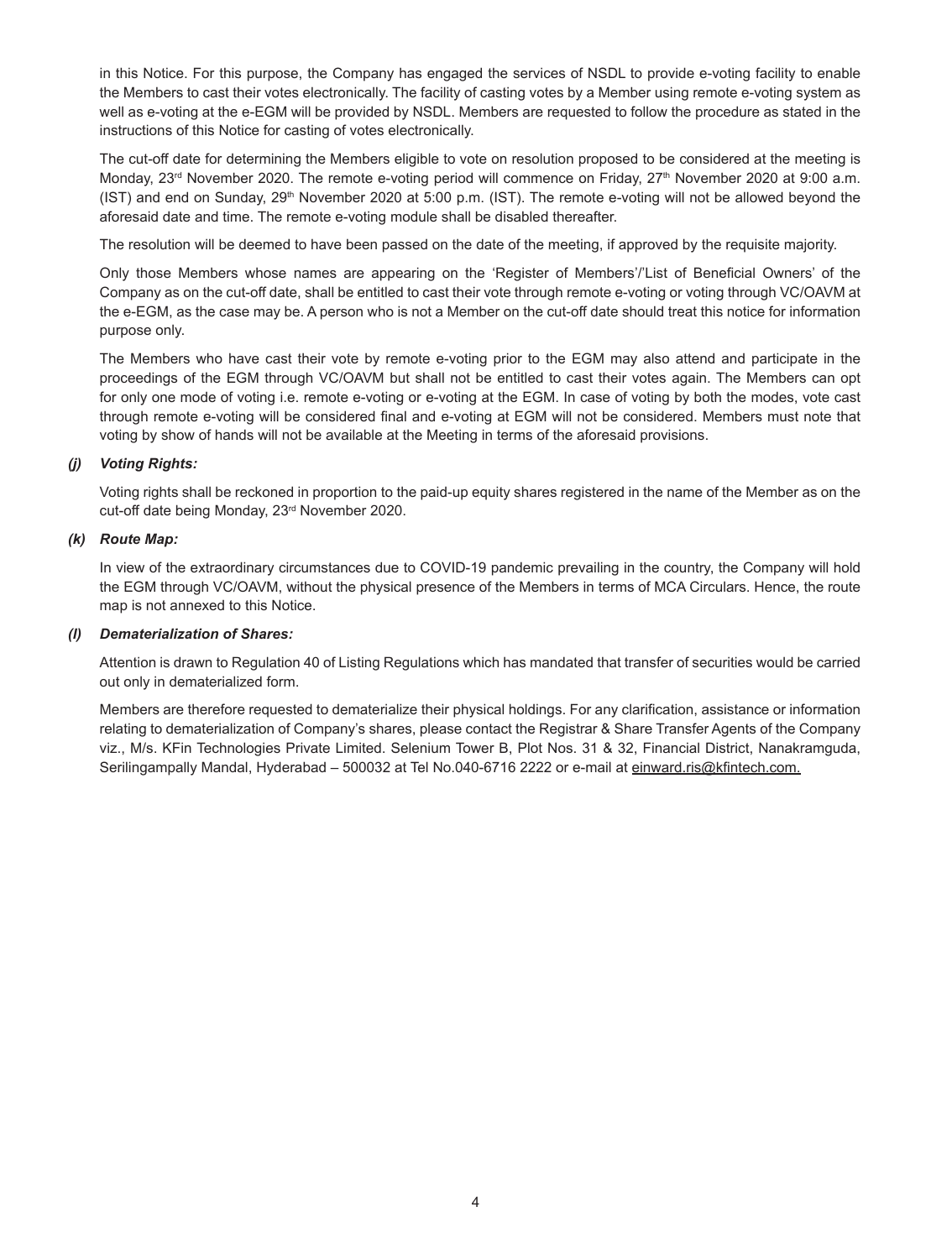# **EXPLANATORY STATEMENT PURSUANT TO SECTION 102 OF THE COMPANIES ACT, 2013**

The following statement sets out all material facts relating to the special business mentioned in the accompanying Notice dated 4<sup>th</sup> November 2020 and shall be taken as forming part of the Notice.

#### **Item 1**

# **Investing in securities of and providing loans to and/or guarantees or security in respect of borrowings availed/to be availed by M/s. CG Power and Industrial Solutions Limited and any subsidiaries of the Company**

In terms of Section 186 of the Companies Act, 2013 ("**Act**"), a Company can *inter alia* invest or provide loans or give guarantees /securities up to 60% (sixty per cent) of its paid up share capital, free reserves and securities premium account or 100% (one hundred per cent) of its free reserves and securities premium account, whichever is more.

As on 31<sup>st</sup> March, 2020, the Company has an aggregate limit of INR 1655,34,00,000 (Indian Rupees One Thousand Six Hundred Fifty Five Crore Thirty Four Lakh only) (approximately) for investments, loans and guarantees/securities as computed under Section 186 of the Act. As on 31<sup>st</sup> March, 2020, the aggregate investments of the Company stood at INR 538,94,00,000 (Indian Rupees Five Hundred Thirty Eight Crore Ninety Four Lakh only) (approximately) and the Company has not extended any loans, quarantees or securities as on 31<sup>st</sup> March, 2020.

The Company is in the process of acquiring the controlling interest in M/s. CG Power and Industrial Solutions Limited ("**CG Power**") and the board of directors of the Company ("**Board**") has approved an investment in equity shares and share warrants of CG Power aggregating to INR 800,00,00,000 (Indian Rupees Eight Hundred Crore only) (approximately), which is within the limits of Section 186 of the Act.

In addition to the above investments, the Company may have to subscribe to/purchase further securities of CG Power to consolidate its shareholding percentage, provide loans to CG Power to ease its constrained liquidity position and facilitate its smooth day-to-day operations and/or give guarantees or security in respect of the borrowings availed or to be availed by CG Power, to address and resolve lender related issues presently faced by CG Power. Also, in relation to the various subsidiaries of the Company ("**Tube Investments of India Limited**" or "**TII**"), the Company may have to subscribe to/purchase securities of or provide loans to such subsidiaries and/or give guarantees or security in respect of the borrowings availed or to be availed by such subsidiaries in relation to their business.

After a close evaluation of the present situation vis-à-vis the fund requirements of CG Power and also of any requirement to invest in securities of/provide loans to and/or guarantees or security in respect of the borrowings of the subsidiaries of the Company viz., TII, the Board has considered the proposal in the aforesaid regard at the meeting held on  $4<sup>th</sup>$  November 2020 and has recommended for the Members' approval aggregate additional amount of up to INR 1760,00,00,000 (Indian Rupees One Thousand Seven Hundred and Sixty Crores only) for loans, guarantees, security and investments to be made in pursuant to this resolution. The said amount will be in addition to the investments of (i) approximately INR 538,94,00,000 (Indian Rupees Five Hundred Thirty Eight Crore Ninety Four Lakh only) made by the Company up to 31st March 2020 in other bodies corporate and (ii) approximately INR 800,00,00,000 (Indian Rupees Eight Hundred Crore only) being made by the Company in CG Power.

Members may note that the aggregate of the loans and investment so far made, the amount for which guarantee or security so far provided to or in all other bodies corporate along with the investment, loan, guarantee or security proposed to be made or given by the Board, may exceed the limits specified under Section 186 of the Act and other applicable provisions of the Act and the Rules thereunder, provided that the Company obtain the prior approval of shareholders by means of a special resolution passed in a general meeting for exceeding the specified limits.

The Board at its meeting held on 4<sup>th</sup> November 2020, has approved issue of corporate guarantees(s) in favour of the proposed lenders of CG Power up to INR 1400,00,00,000 (Indian Rupees One Thousand Four Hundred Crore only) subject to the approval of the shareholders of the Company under Section 186 of the Act. Guarantees proposed to be issued by the Company up to the amount of INR 1400,00,00,000 (Indian Rupees One Thousand Four Hundred Crore only) forms part of the aggregate additional amount of up to INR 1760,00,00,000 (Indian Rupees One Thousand Seven Hundred and Sixty Crores only) proposed for shareholder approval in the resolution at Item No.1.

The Board believes that the proposal is in the best interest of the Company and its Members. The Board, therefore, recommends passing of the resolution under Item No.1 of the Notice as a special resolution.

None of the promoters, directors (except to the extent of the directorship held/to be held in the subsidiaries of the Company) and key managerial personnel of the Company or their respective relatives are concerned or interested, financially or otherwise, in the resolution except Mr. Vellayan Subbiah, Managing Director who is on the Board of a subsidiary viz., Shanthi Gears Limited.

> By Order of the Board For Tube Investments of India Ltd

Place: Chennai **S Suresh** Date: 4<sup>th</sup> November 2020 **Company Secretary** Company Secretary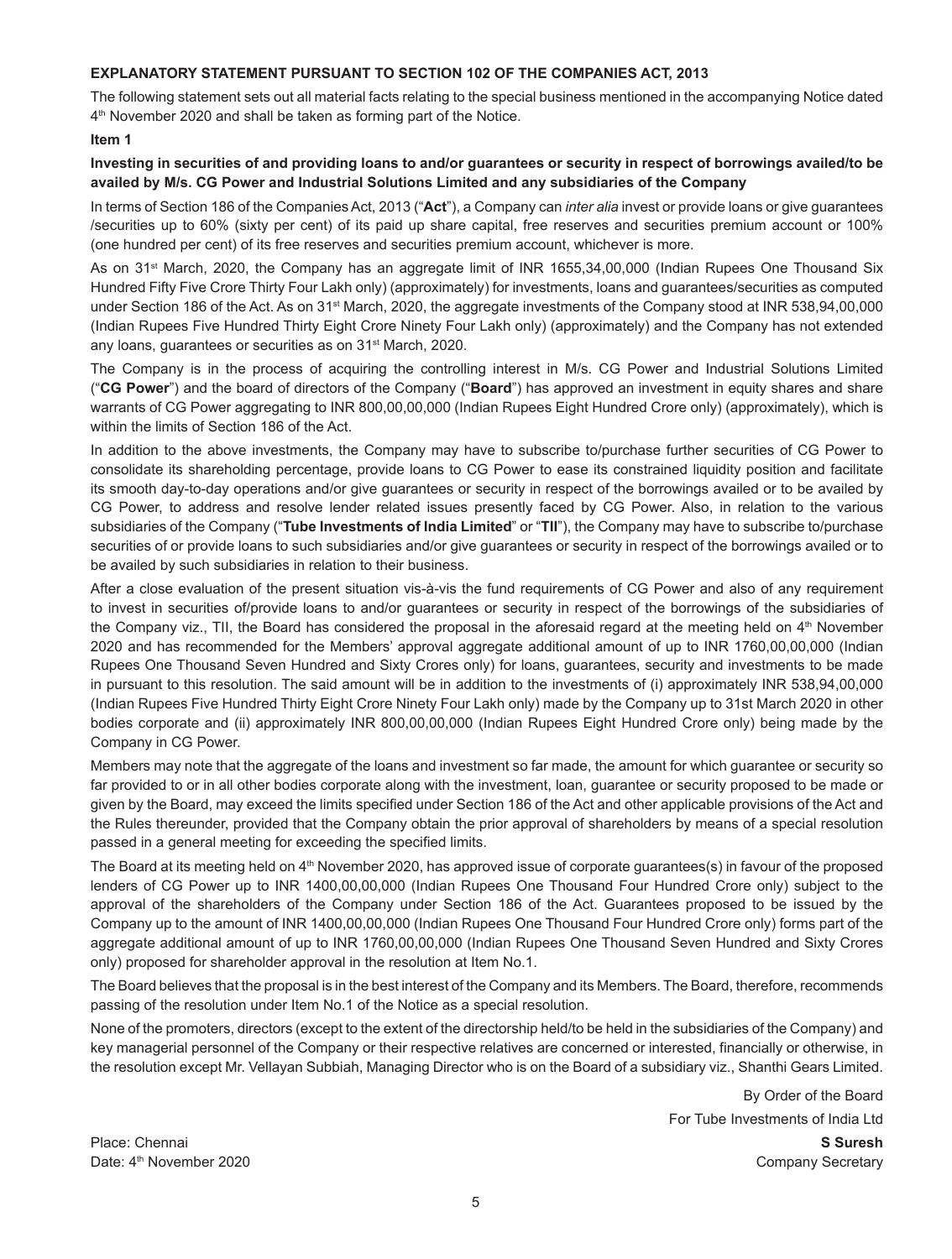# **INSTRUCTIONS FOR MEMBERS FOR ATTENDING THE EGM THROUGH VIDEO CONFERENCE/OTHER AUDIO VISUAL MEANS ('VC/OAVM') ARE AS UNDER:**

- 1. Members will be able to attend the EGM through VC/OAVM through the NSDL e-Voting system. Members may access the same at https://www.evoting.nsdl.com under Members login by using the remote e-voting credentials. The link for VC/OAVM will be available in Members login where the E-voting Event Number ("**EVEN**") of Company will be displayed. Please note that the Members who do not have the User ID and Password for e-voting or have forgotten the User ID and Password may retrieve the same by following the remote e-voting instructions mentioned herein to avoid last minute rush. Further Members can also use the one time password ("**OTP**") based login for logging into the e-voting system of NSDL.
- 2. Facility of joining the EGM through VC/OAVM shall be open 30 (thirty) minutes before the time scheduled for the EGM and will be available for Members on first-come-first served basis.
- 3.Members who need assistance before or during the EGM, can contact NSDL on evoting@nsdl.co.in. 800 222 990 or contact Mr. Amit Vishal, Senior Manager - NSDL at amitv@nsdl.co.in. 022-24994360.
- 4.The facility of participation at the EGM through VC/OAVM will be made available to at least 1,000 (one thousand) Members on first-come-first-served basis.
- 5.Members and institutional investors are encouraged to attend and vote in the e-EGM. Members may join the meeting through laptops for better experience.
- 6. Further Members will be required to allow camera access and use internet with a good speed to avoid any disturbance during the EGM.
- 7. Please note that the participants connecting from mobile devices or tablets or through laptop connected via mobile hotspot may experience audio/video loss due to fluctuation in their respective network. It is therefore recommended to use stable Wi-Fi or LAN connection to mitigate any kind of aforesaid glitches.
- 8. Members attending the EGM through VC/OAVM shall be counted for the purpose of reckoning the quorum under Section 103 of the Act.

#### **A. Instructions for voting through electronic means:**

- 1. In compliance with provisions of Section 108 of the Act, Rule 20 of the Companies (Management and Administration) Rules, 2014 as amended from time to time and Regulation 44 of the Securities and Exchange Board of India (Listing Obligations and Disclosure Requirements) Regulations 2015 ("**Listing Regulations**") and Secretarial Standard-2 on General Meetings issued by the Institute of Company Secretaries of India ("**SS-2**"), the Company is pleased to provide its Members facility to exercise their right to vote on resolution proposed to be considered and transacted at the Extra-Ordinary General Meeting ("**Meeting**") by electronic means. The facility of casting the votes by the Members using an electronic voting system from any place before the Meeting ("**remote e-voting**") and during the Meeting will be provided through the e-voting services provided by National Securities Depository Limited ("**NSDL**").
- 2. The instructions for remote e-voting and e-voting during the Meeting are provided herewith. Members attending the Meeting who have not cast their vote by remote e-voting shall be able to exercise their voting right at the Meeting.
- 3. Members who have cast their vote by remote e-voting prior to the Meeting may also attend the Meeting but shall not be entitled to cast their vote again.
- 4. The remote e-voting period commences on Friday, 27<sup>th</sup> November 2020 at 9:00 a.m. Indian Standard Time and ends on Sunday, 29<sup>th</sup> November 2020 at 5:00 p.m. Indian Standard Time. During this period Members', holding shares either in physical form or in dematerialized form, as on the cut-off date i.e. Monday, 23<sup>rd</sup> November 2020, may cast their vote by remote e-voting. The remote e-voting module shall be disabled by NSDL for voting thereafter. Once a vote on a resolution is cast by a Member, the Member shall not be allowed to change it subsequently.
- 5. The voting rights of Members shall be in proportion to their shares in the paid-up equity share capital of the Company as on the cut-off date i.e. Monday, 23<sup>rd</sup> November 2020.

 Any person, who acquires shares of the Company and becomes a Member after dispatch of the Notice and is holding shares as of the cut-off date i.e. Monday, 23<sup>rd</sup> November 2020, may obtain the login ID and password by sending a request at evoting@nsdl.co.in.

6. Only a person, whose name is recorded in the 'Register of Members' or in the 'Register of Beneficial Owners' of the Company maintained by the depositories or the Company, as on the cut-off date i.e. Monday, 23<sup>rd</sup> November 2020, shall be entitled to avail the facility of remote e-voting as well as voting at the Meeting through e-voting. A person who is not a Member as on the cut-off date as provided above should treat this Notice for information purposes only.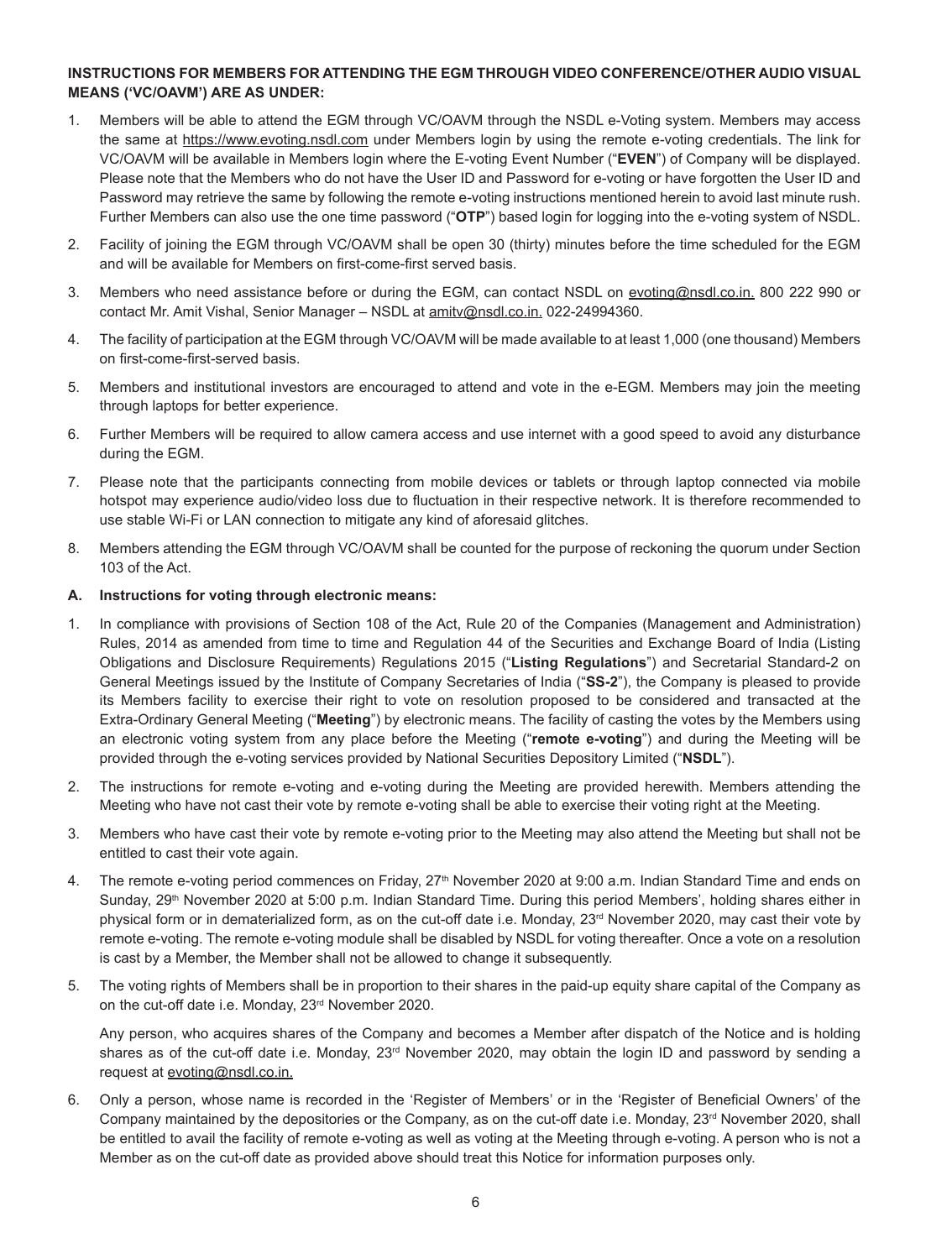- 7. The Company has appointed Mr. R Sridharan (FCS 4775) of M/s. R Sridharan & Associates, Practising Company Secretaries (C.P. No. 3239), as the "**Scrutinizer**" to scrutinize the remote e-voting and e-voting at the Meeting in a fair and transparent manner.
- 8. The Scrutinizer shall after the conclusion of voting at the Meeting, first count the votes cast at the Meeting and thereafter unblock the votes cast through remote e-voting and shall make a consolidated scrutinizer's report of the total votes cast in favour or against, if any, and submit to the chairman/ whole time executive director /company secretary of the Company after completion of the scrutiny of the remote e-voting and e-voting at the Meeting. The results will be announced by the chairman of the Company or any other director of the Company authorised by the chairman for the purpose within 48 (forty eight) hours from the conclusion of the Meeting.
- 9. The Results declared along with the consolidated Scrutinizer's report will be placed on the website of the Company and on the website of NSDL immediately. The results shall also be immediately forwarded to the stock exchanges on which the Company's shares are traded i.e. BSE Limited and National Stock Exchange of India Limited.
- 10. Subject to receipt of requisite numbers of votes, the resolution shall be deemed to be passed on the date of the Meeting.

# **B. Remote e-voting**

 The details of the process and manner for remote e-voting are explained herein below. Remote e-voting consists of "Two Steps" as follows:

# **Step 1: Log-in to NSDL e-voting system**

1. Visit the e-voting website of NSDL. Open web browser by typing the following URL: https://www.evoting.nsdl.com/ either on a personal computer or on a mobile.

 Once the home page of e-voting system is launched, click on the icon "**Login**" which is available under "**Shareholders**" section.

 A new screen will open. You will have to enter your "**User ID**", your "**Password**" and a "**Verification Code**" as shown on the screen.

 Alternatively, if you are registered for NSDL e-services i.e. "**IDEAS**", you can log-in at https://eservices.nsdl.com/ with your existing "**IDEAS**" login. Once you log-in to NSDL e-services after using your log-in credentials, click on e-voting and you can proceed to Step 2 i.e. cast your vote electronically.

2. Your User ID details are given below:

| Manner of holding shares i.e. Demat or Physical |                                                                                                | Your User ID is:                                                 |
|-------------------------------------------------|------------------------------------------------------------------------------------------------|------------------------------------------------------------------|
| a)                                              | For Members who hold shares in demat account   8 Character DP ID followed by 8 Digit Client ID |                                                                  |
|                                                 | with NSDL.                                                                                     | For example if your DP ID is IN300*** and Client ID is           |
|                                                 |                                                                                                | 12****** then your user ID is IN300***12******.                  |
| b)                                              | For Members who hold shares in demat account 16 Digit Beneficiary ID                           |                                                                  |
|                                                 | with CDSL.                                                                                     | For example if your Beneficiary ID is 12************** then your |
|                                                 |                                                                                                | user ID is 12**************                                      |
| C)                                              | For Members holding shares in physical form.                                                   | EVEN Number followed by Folio Number registered with             |
|                                                 |                                                                                                | the Company For example if EVEN is 101456 and folio              |
|                                                 |                                                                                                | number is 001*** then user ID is 101456001***                    |

- 3. Your password details are given below:
	- a) If you are already registered for e-voting with NSDL, then you can use your existing password to login and cast your vote.
	- b) If you are using NSDL e-voting system for the first time, you will need to retrieve the "**initial password**" which was communicated to you by NSDL. Once you retrieve your "**initial password**", you need to enter the "**initial password**" and the system will force you to change your password.
	- c) How to retrieve your "**initial password**"?
		- (i) If your email ID is registered in your demat account or with the Company, your "**initial password**" is communicated to you on your said email ID. Trace the email sent to you from NSDL in your mailbox. Open the email and open the attachment i.e. a .pdf file. The password to open the PDF file is your 8 (eight) digit client ID for NSDL account, last 8 (eight) digits of client ID for CDSL account or folio number for shares held in physical form. The .pdf file contains your "**User ID**" and your "**initial password**".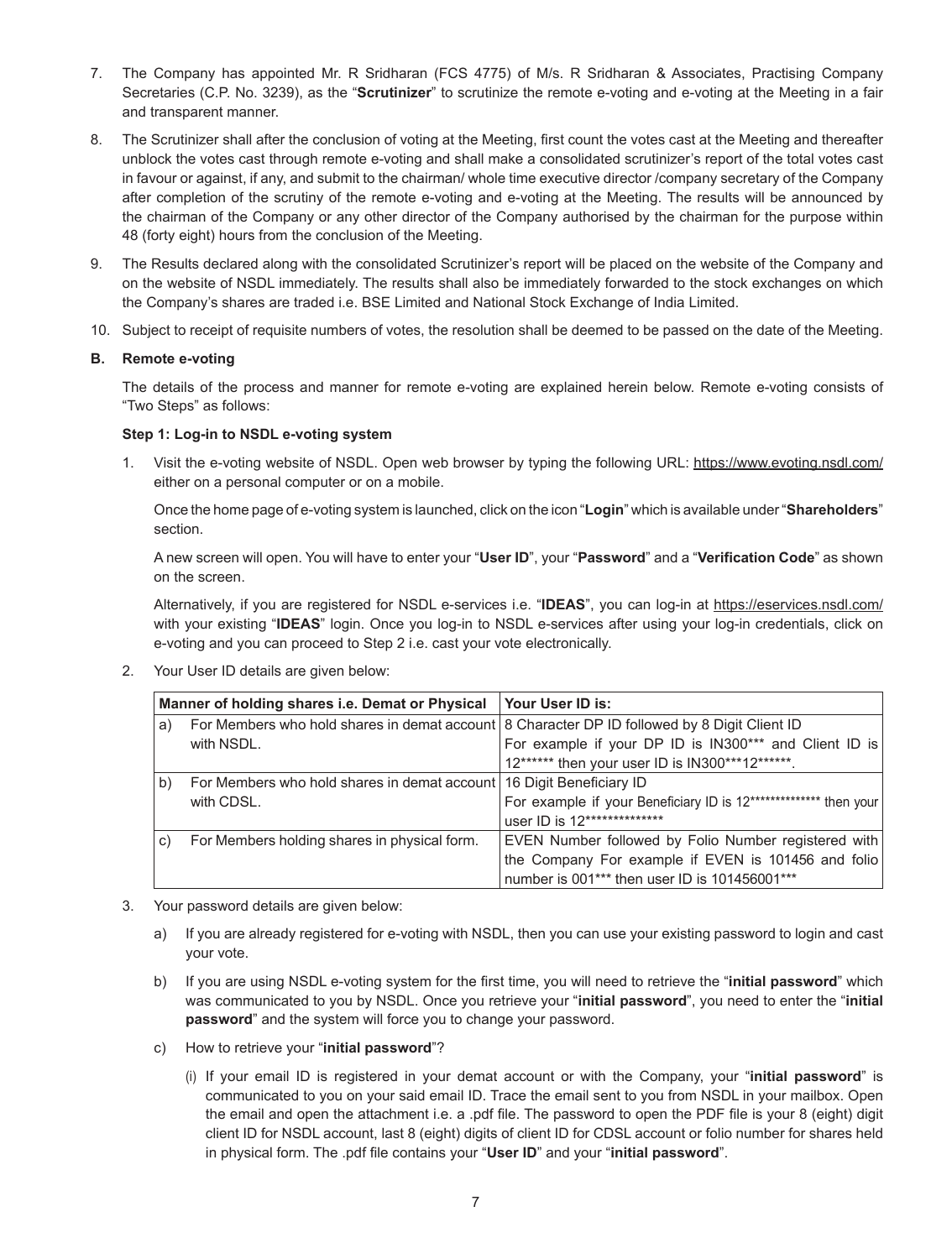- (ii) If your email ID is not registered, please follow steps mentioned below in this Notice.
- 4. If you are unable to retrieve or have not received the "**initial password**" or have forgotten your password:

 Click on "**Forgot User Details/Password?**"(If you are holding shares in your demat account with NSDL or CDSL) option available on www.evoting.nsdl.com.

- a) Click on "**Physical User Reset Password?**" (If you are holding shares in physical mode) option available on www.evoting.nsdl.com.
- b) If you are still unable to get the password by aforesaid two options, you can send a request at evoting@nsdl.co.in mentioning your demat account number/folio number, your PAN, your name and your registered address.
- c) Members can also use the OTP based login for casting the votes on the e-voting system of NSDL.
- 5. After entering your password, tick on Agree to "**Terms and Conditions**" by selecting on the check box.
- 6. Now, you will have to click on "**Login**" button.
- 7. After you click on the "**Login**" button, Home page of e-voting will open.

#### **Step 2: Cast your vote electronically on NSDL e-voting system**

- 1. After successful login at Step 1, you will be able to see the home page of e-voting. Click on e-Voting. Then, click on "**Active Voting Cycles**".
- 2. After clicking on "**Active Voting Cycles**", you will be able to see all the companies "**EVEN**" in which you are holding shares and whose voting cycle is in active status.
- 3. Select "**EVEN**" of Tube Investments of India Limited.
- 4. Now you are ready for e-voting as the voting page opens.
- 5. Cast your vote by selecting appropriate options i.e. assent or dissent, verify/modify the number of shares for which you wish to cast your vote and click on "**Submit**" and also "**Confirm**" when prompted.
- 6. Upon confirmation, the message "**Vote cast successfully**" will be displayed.
- 7. You can also take the printout of the votes cast by you by clicking on the print option on the confirmation page.
- 8. Once you confirm your vote on the resolution, you will not be allowed to modify your vote.

#### **C. General Guidelines for Members:**

- 1. Institutional/corporate shareholders (i.e. other than individuals, HUF, NRI etc.) are required to send scanned copy (pdf/jpg format) of their relevant board resolution/authority letter etc. with attested specimen signature of the duly authorised signatory(ies) who are authorised to vote, to the Scrutinizer by email to rsaevoting@gmail.com with a copy marked to evoting@nsdl.co.in.
- 2. It is strongly recommended not to share your password with any other person and take utmost care to keep your password confidential. Login to the e-voting website will be disabled upon five unsuccessful attempts to key in the correct password. In such an event, you will need to go through the "**Forgot User Details/ Password?**" or "**Physical User Reset**  Password?" option available on www.evoting.nsdl.com to reset the password.
- 3. In case of any queries relating to e-voting, you may refer the "**Frequently Asked Questions**" and e-voting user manual for shareholders available at the download section of www.evoting.nsdl.com or call on toll free no.: 1800-222-990 or send a request at evoting@nsdl.co.in. In case of any queries in relation to e-voting, please contact Ms. Pallavi Mhatre, Manager, NSDL at pallavid@nsdl.co.in. 022-24994545 & Ms. Sarita Mote, Assistant Manager, NSDL at saritam@nsdl.co.in. 022- 24994890.